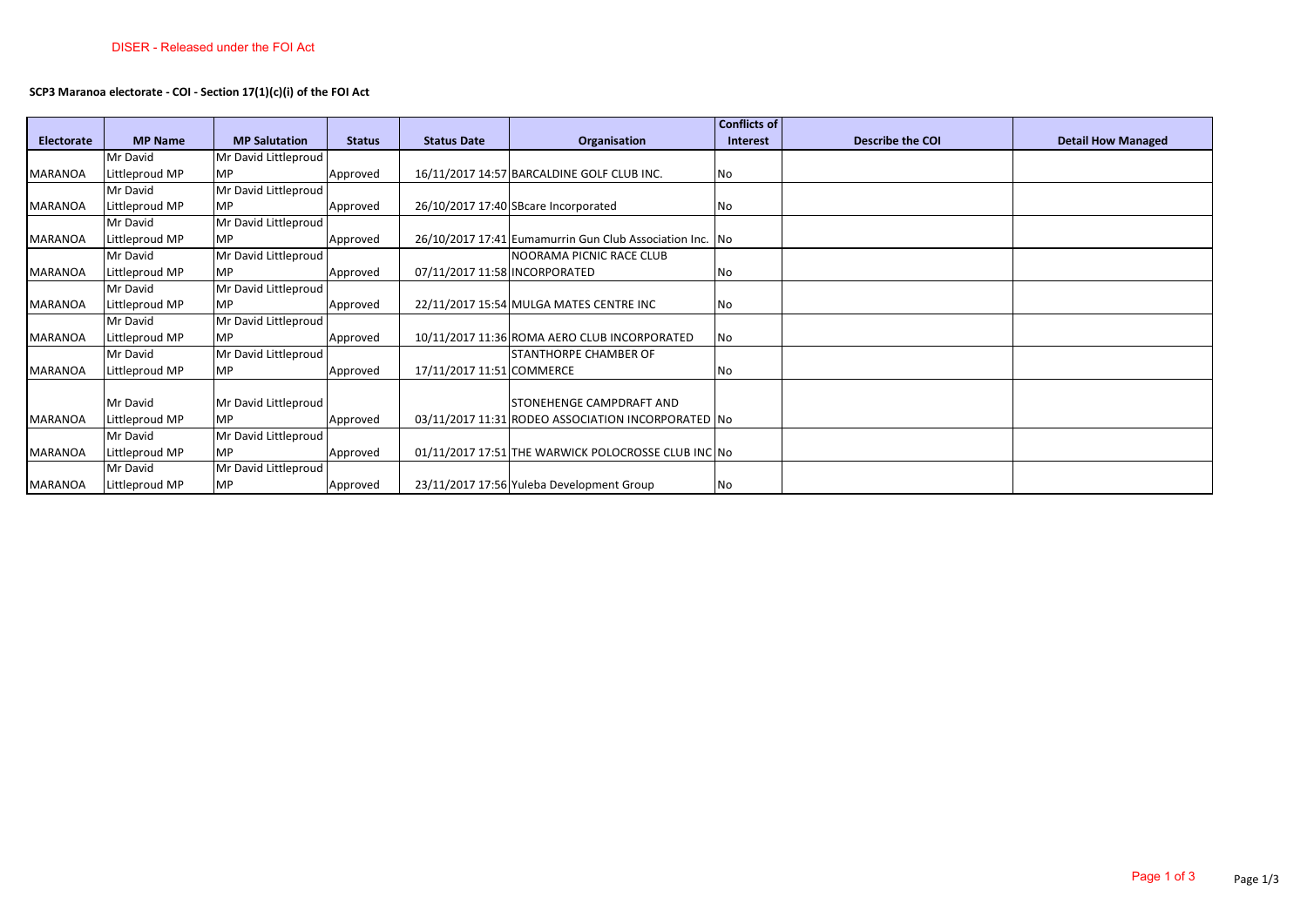## **SCP4 Maranoa electorate - COI**

| <b>MP Name</b><br><b>MP Salutation</b><br><b>Status</b><br><b>Status Date</b><br>Organisation<br>Interest<br><b>Describe the COI</b><br><b>Detail How Managed</b><br><b>Electorate</b><br>Mr David Littleproud<br>The Isisford Industry And Recreation<br>Mr David |  |
|--------------------------------------------------------------------------------------------------------------------------------------------------------------------------------------------------------------------------------------------------------------------|--|
|                                                                                                                                                                                                                                                                    |  |
|                                                                                                                                                                                                                                                                    |  |
|                                                                                                                                                                                                                                                                    |  |
| Littleproud MP<br><b>MP</b><br>14/11/2018 15:12 Development Association Inc<br><b>MARANOA</b><br>Approved<br>No                                                                                                                                                    |  |
| Mr David Littleproud<br>Mr David                                                                                                                                                                                                                                   |  |
| Littleproud MP<br><b>MP</b><br>03/12/2018 16:58 Millmerran Mens Shed Inc<br><b>MARANOA</b><br>Approved<br>No                                                                                                                                                       |  |
| Mr David<br>Mr David Littleproud<br>WARWICK AND DISTRICT NETBALL                                                                                                                                                                                                   |  |
| Littleproud MP<br><b>MP</b><br>14/11/2018 15:13 ASSOCIATION INC<br><b>MARANOA</b><br>Approved<br>No                                                                                                                                                                |  |
| Mr David Littleproud<br>CHARLEVILLE HOSPITAL AUXILIARY<br>Mr David                                                                                                                                                                                                 |  |
| <b>MP</b><br>Littleproud MP<br>Approved<br>15/11/2018 16:15 INC.<br><b>MARANOA</b><br>No                                                                                                                                                                           |  |
| Mr David Littleproud<br>Mr David                                                                                                                                                                                                                                   |  |
| Littleproud MP<br><b>MP</b><br><b>MARANOA</b><br>Approved<br>14/11/2018 15:14 BALONNE SHIRE COUNCIL<br>No                                                                                                                                                          |  |
| Mr David Littleproud<br>Mr David                                                                                                                                                                                                                                   |  |
| Littleproud MP<br><b>MP</b><br>31/10/2018 14:48 CARE BALONNE ASSN INC<br><b>MARANOA</b><br>Approved<br>No                                                                                                                                                          |  |
| Mr David Littleproud<br>Mr David                                                                                                                                                                                                                                   |  |
| <b>MP</b><br>Littleproud MP<br>Approved<br>14/11/2018 15:14 THE SOUTH BURNETT PANTRY INC<br>No<br>MARANOA                                                                                                                                                          |  |
| Mr David Littleproud<br>Mr David<br><b>GRANITE BELT SUPPORT SERVICES</b>                                                                                                                                                                                           |  |
| <b>MP</b><br>Littleproud MP<br>14/11/2018 15:13 (G.B.S.S.) INC.<br><b>MARANOA</b><br>Approved<br>No                                                                                                                                                                |  |
| Mr David Littleproud<br>Mr David                                                                                                                                                                                                                                   |  |
| <b>MP</b><br>Littleproud MP<br><b>MARANOA</b><br>Approved<br>31/10/2018 14:49 DIAMANTINA SHIRE COUNCIL<br>No                                                                                                                                                       |  |
| Mr David<br>Mr David Littleproud                                                                                                                                                                                                                                   |  |
| Littleproud MP<br><b>MP</b><br>15/11/2018 16:19 Roughlie Community Centre Inc.<br><b>MARANOA</b><br>Approved<br>No                                                                                                                                                 |  |
| NANANGO BRANCH LITTLE ATHLETICS<br>Mr David<br>Mr David Littleproud                                                                                                                                                                                                |  |
| <b>MP</b><br>Littleproud MP<br>Approved<br>15/11/2018 16:18 CENTRE INC<br>No<br>MARANOA                                                                                                                                                                            |  |
| Mr David Littleproud<br>Mr David                                                                                                                                                                                                                                   |  |
| <b>MP</b><br>Littleproud MP<br>Approved<br>03/12/2018 16:58 DALBY & DISTRICT SHOW SOCIETY INC No<br><b>MARANOA</b>                                                                                                                                                 |  |
| Mr David<br>Mr David Littleproud                                                                                                                                                                                                                                   |  |
| <b>MP</b><br><b>MARANOA</b><br>Littleproud MP<br>Approved<br>03/12/2018 16:58 CONDAMINE CODS RUGBY INC<br>No                                                                                                                                                       |  |
| Mr David Littleproud<br>Mr David                                                                                                                                                                                                                                   |  |
| Littleproud MP<br><b>MP</b><br>14/11/2018 15:13 Maranoa Basketball Association Inc<br><b>MARANOA</b><br>Approved<br>No                                                                                                                                             |  |
| Mr Littleproud knows a committee member                                                                                                                                                                                                                            |  |
| of the Zonta Club in Dalby. However this<br>As above - the application was                                                                                                                                                                                         |  |
| person has had no involvement with the<br>submitted by another committee                                                                                                                                                                                           |  |
| EOI it was managed by another committee<br>member, and Mr Littleproud was not                                                                                                                                                                                      |  |
| member. Furthermore Mr Littleproud was<br>even aware that the club had applied                                                                                                                                                                                     |  |
| not aware of the application until after the<br>until the assessment panel had                                                                                                                                                                                     |  |
| assessment panel had recommended the<br>recommended the application be<br>Mr David<br>Mr David Littleproud                                                                                                                                                         |  |
| <b>MP</b><br>project for invitation.<br><b>MARANOA</b><br>Littleproud MP<br>14/11/2018 15:13 ZONTA CLUB OF DALBY AREA INC<br>invited to apply.<br>Approved<br>Yes                                                                                                  |  |